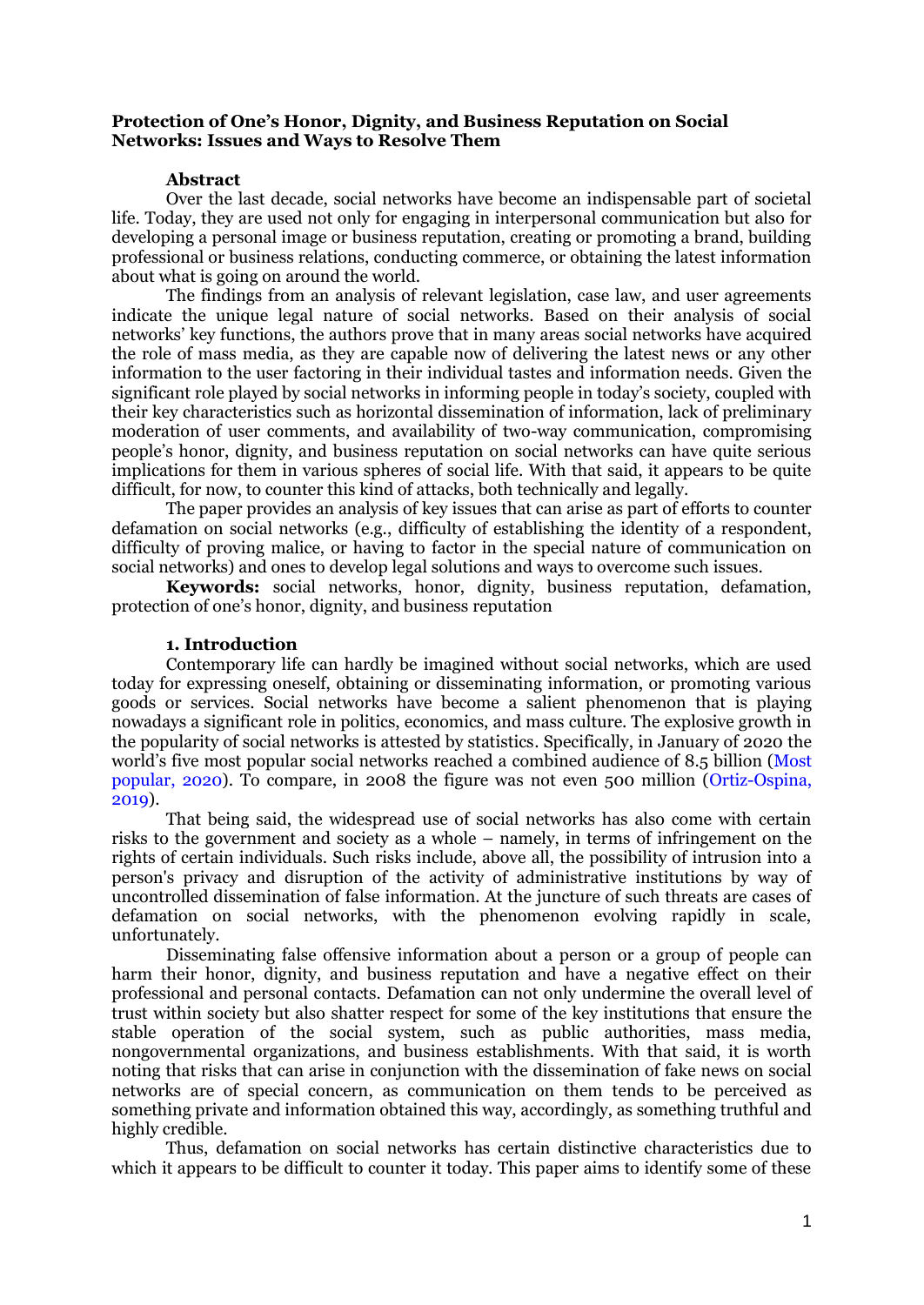characteristics and bring forward a set of ways to counter defamation on social networks. The study"s subject is the characteristics of defamation on social networks, and its object is developing a set of ways to counter defamation on social networks using legal tools.

### **2. Materials and methods**

Due to the relatively recent history of virtual communication, issues of protection of honor, dignity, and business reputation on social networks have not been given sufficient attention in science, legal practice, and, certainly, law in most contemporary countries. This study"s theoretical basis is a set of works analyzing the key aspects of the policies pursued by various countries and international organizations (above all, the European Union and Council of Europe) in relation to social networks (Burkell et al., 2014; Obar, Wildman, 2015; Sarikakis, Winter, 2017; Vicentea, Novob, 2014).

An analysis of the terms of service and rules of conduct of several leading social networks helped gain an insight into the nature of the private-law dimension of the operation of social networks.

To achieve the study"s objective, the authors explored relevant legislation and case law in the US and the EU and case law from the European Court of Human Rights. The choice of said empirical material for the analysis was governed by a number of factors. Firstly, the world"s major social networks recognize the jurisdiction of the United States – as a country where the companies that run them are mainly registered. Secondly, within the framework of the Anglo-American legal family judges have the powers to render a judgment based on "common sense" and a "general notion of fairness" when there are no direct provisions of law available. Thus, it is American courts that are building nowadays most of the case law in this area, which, due to lack of adequate legal response, is becoming the guidepost for the legal qualification and evaluation of the behavior of people on social networks. The other guidepost for countries signed up to the European Convention on Human Rights (Convention, 1950) is the practice of the European Court of Human Rights, which has been recognized in all member countries of the Council of Europe as legally mandatory for the national judicial agencies.

### **3. Discussion**

Social networking sites are application systems that offer users functionalities for identity management and enable them to keep in touch with other users (Richter, Koch, 2008). The key functions of social networks include the following:

1) Content-oriented functions:

– Information and knowledge management: creating, detecting, receiving, managing, and exchanging opinions, knowledge, and information, e.g. wikis, social bookmarking, tagging, RSS, blogospheres, or special interest sites.

– Entertainment or experiencing virtual worlds: exchanging content for the purpose of entertainment or of experiencing virtual (game) worlds, such as YouTube, certain interactive online games, etc.

2) Relationship-oriented functions:

– Relationship management: maintaining existing and establishing new relationships (e.g. on contact platforms), linking of people with similar interests, and exchanging information, e.g. special interest sites such as Myspace for musicians.

– Identity and reputation management: (selectively) presenting aspects of one's own person, e.g. on personal blogs, podcasts, etc. (Legal Basis, 2011).

In addition, social networks are increasingly becoming an area of study as a tool for electronic learning in the context of cultivation of social skills (Gersamia, Toradze, 2017) and in terms of value-based administration of law (Zavhorodnia at al., 2019).

Possessive of features such as horizontal dissemination of information, availability of instant two-way communication, creation of information "niches" (a sort of information subspaces focused on a certain thematic or ideological area), and simplicity of communication, social networks also appear to serve as today"s most efficient mass medium. This fact has been substantiated by research – when it comes both to events of a global scale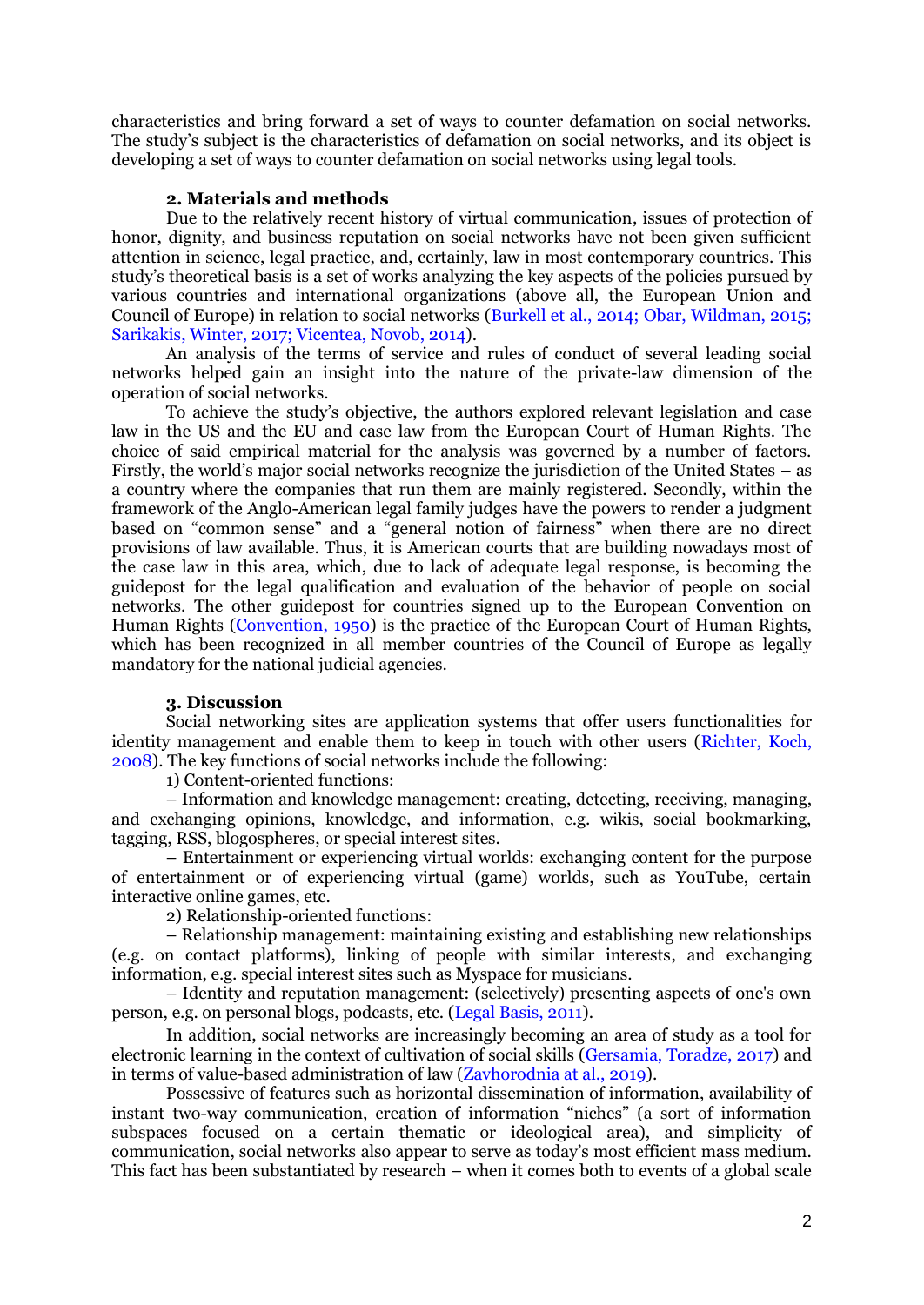and to local news associated with the close circle of contacts of a user of a social network (Myers, Hamilton, 2014).

Definitely, of interest is viewing social networks as a communication tool that can be utilized by public authorities (Tappendorf, 2013). On one hand, the economic efficiency of this way to communicate is quite high, as it enables government establishments to spend less time and money on getting necessary information to, as well as targeting it for, a certain audience. On the other hand, social networks enable the public to receive necessary information from government institutions directly, without having to visit them in person, phone them, or make inquiries with them by regular mail. For example, in 2019 Ukraine"s National Agency for Ensuring the Quality of Higher Education set up on the social network Facebook a special group (1) designed to inform institutions of higher learning of the accreditation requirements and procedures for accreditation of curricula and (2) oriented toward experts in the area of accreditation selected from among higher education instructors and seekers. Communication within the setting of this group helps come up promptly with solutions to issues that arise during the process of accreditation of curricula, by reference both to the stance of the National Agency and to the experience of several thousand experts concerned with accreditation examination of various specialties and disciplines. It is clear that an online community of this kind offers great potential both for an exchange of ideas and for the study of the regulatory framework for accreditation of curricula. There also occur collisions between representatives of the institutions of higher learning and experts with a negative assessment of their activity, as well as between both of these groups and the staff of the National Agency. Collisions of this kind tend to be of quite a productive nature, as, in the end, they can lead to improvements in the quality of higher education offered by Ukrainian universities. However, as ascertained by research conducted by the authors of this work, there is also the possibility of statements of an untactful nature being made concerning both public interests (e.g., the openness of information about curricula and verification of the knowledge and competencies acquired by the seeker) and private interests (e.g., the honor, dignity, and business reputation of persons involved in the accreditation process). Consequently, issues of protection of the honor and dignity of individuals engaged in communication within the segments of social networks moderated by the authorities need to be regulated too.

It is also worth noting that in recent years professional journalists have increasingly used social networks as a source for creating news and other information materials (Umrani et al., 2019). For this reason, the quality of content offered on social networks and the credibility of information disseminated over them are key components of the personal security of any user.

Researchers have yet to arrive at a clear-cut concept of what principles the government"s policy on social networks is to be built upon. Specifically, there has been discussion over whether social networks are to be considered public or personal space (Burkell et al., 2014), how the government could utilize social networks (Vicentea, Novob, 2014), whether the government can (and should) regulate the activity of users of social networks (Obar, Wildman, 2015), and what the content and limits of law on privacy on social networks are to be (Sarikakis, Winter, 2017). Without resolving these issues at a conceptual level, it will hardly be possible to ensure the proper protection of the rights of citizens and protection from risks associated with the dissemination on social networks of false and destructive information.

# **4. Results**

#### *Social networks in the private-law dimension*

From the standpoint of private law, social networks operate based on an adhesion agreement entered into between the user and the social network company. User agreement provisions are established and modified by the company unilaterally, of which it informs the user. With that said, normally there is the presumption of the user having familiarized themselves with and given consent to the changes.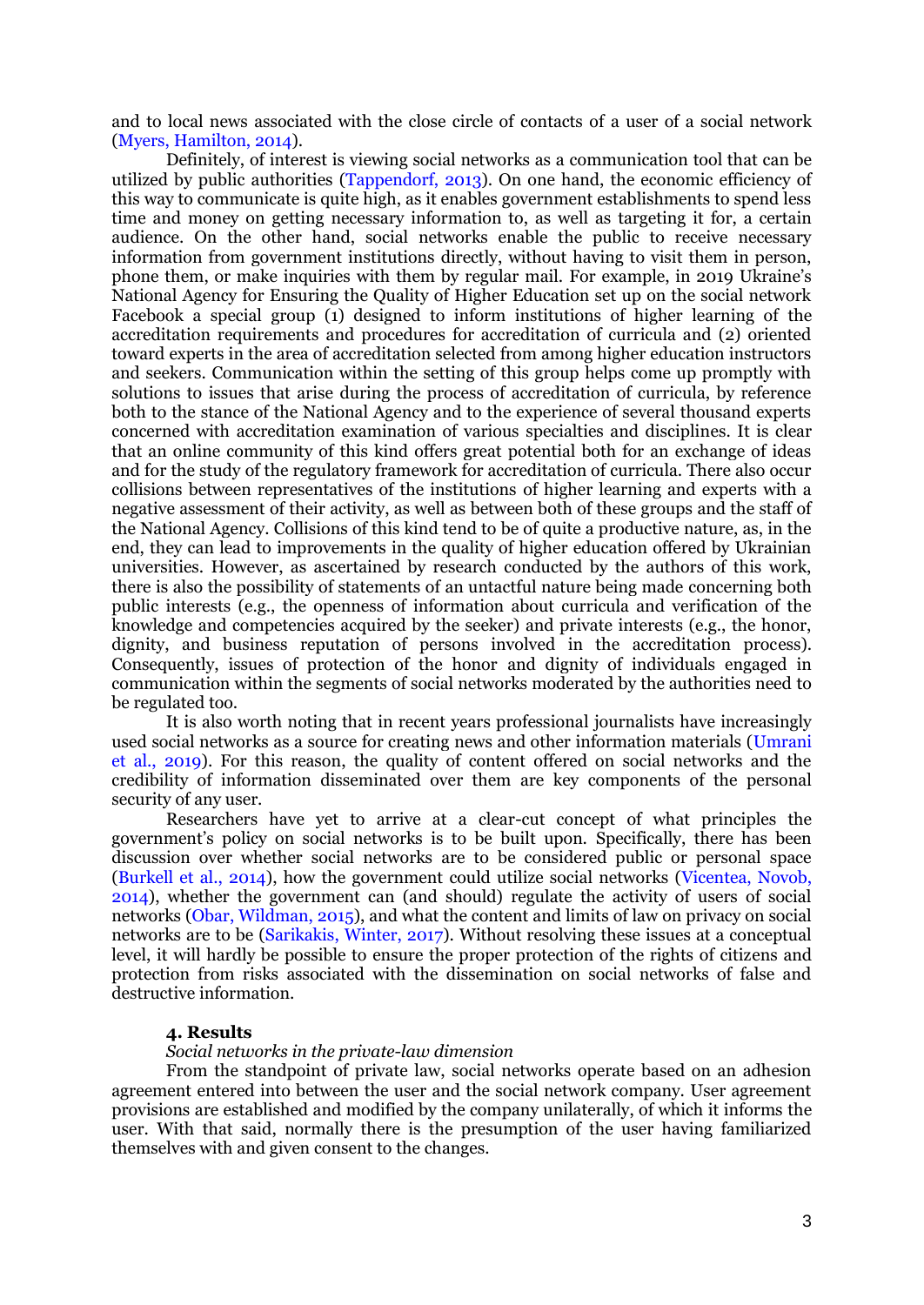In essence, user agreements are service provision agreements, for the company enables the user to place on the site information about themselves, exchange posts and comments, express their attitude toward something using special symbols, etc. The user, in turn, agrees not to violate the rules of the community (e.g., refrain from disseminating fake information, provide their first and last names during registration, respect the copyright of other users, or refrain from hate speech). The list of obligations may vary depending on the policy of the different social networks.

For instance, in accordance with Facebook's user agreement, this social network's mission is to give people the power to build community and bring the world closer together. The services Facebook provides are subsumed under several categories. This includes the following: (1) providing a personalized experience for the user; (2) connecting the user with people and organizations that they care about; (3) empowering the user to express themselves and communicate about what matters to them; (4) helping the user discover content, products, and services that may interest them; (5) combating harmful conduct, and protecting and supporting the community; (6) using and developing advanced technologies to provide safe and functional services for everyone; (7) researching ways to make Facebook's services better; (8) providing consistent and seamless experiences across the Facebook company products; (9) enabling global access to Facebook's services (Facebook, 2019).

With that said, the user agrees to (1) provide accurate information about themselves; (2) refrain from doing anything that is unlawful, misleading, discriminatory, or fraudulent; (3) refrain from doing anything that infringes or violates someone else's rights, including their intellectual property rights; (4) refrain from uploading viruses or malicious code, or doing anything that could disable, overburden, or impair the proper working or appearance of Facebook"s products; (5) refrain from accessing or collecting data from Facebook"s products using automated means without the company"s prior permission (Facebook, 2019).

Facebook cannot be used if (1) the person is under 13 years old (or the minimum legal age in their country to use Facebook's products); (2) the person is a convicted sex offender; (3) Facebook has previously disabled the person"s account for violations of its terms or policies; (4) the person is prohibited from receiving Facebook"s products, services, or software under applicable laws (Facebook, 2019). With that said, Facebook does not engage in preliminary moderation of the user"s page and does not check the user for compliance with its requirements. However, the company has made provision for the possibility of complaining about offensive or inappropriate content or suspicious user profiles. Complaints of this kind are examined by the social network"s local or regional offices. Subsequently, the company decides whether to exculpate the user as they did not violate the rules of the community, ban the user temporarily (for one to three days or one month), or ban the user for good. Facebook also has a special page verification function. Primarily, this is for brands or public persons, and is designed to show that the user has confirmed their identity or brand (Facebook, 2019).

The rules of the social network Twitter are relatively more liberal. For example, it does not require that you provide your real name. To use Twitter, you must be at least 13 years old, or in the case of certain services 16 years old. User names are not moderated. Moreover, protecting your anonymity is one of Twitter"s top priorities. With that said, the social network assumes no responsibility for the unreliability and offensive nature of content and lets the user know upfront that any use or reliance on any content or materials posted on Twitter or obtained by the user through Twitter is at their own risk. Twitter reserves the right to remove content that violates the user agreement, including, for example, copyright or trademark violations or other intellectual property misappropriation, impersonation, unlawful conduct, or harassment (Twitter, 2020).

Twitter may suspend or terminate your account or cease providing you with all or part of the services if it reasonably believes that (1) you have violated the terms or the Twitter rules and policies; (2) you create risk or possible legal exposure for it; (3) your account should be removed due to unlawful conduct; (4) your account should be removed due to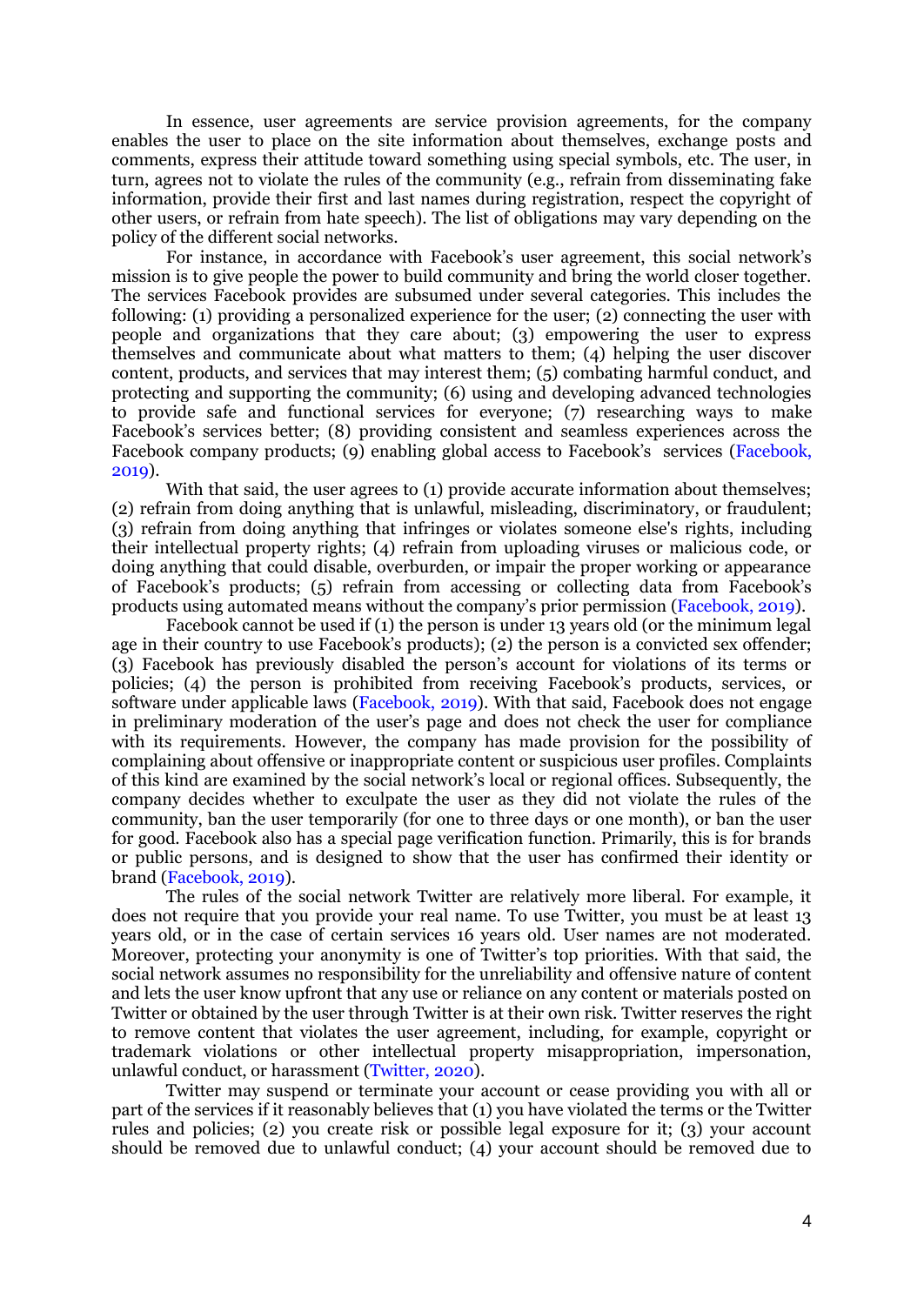prolonged inactivity; (5) its provision of the services to you is no longer commercially viable. (Twitter, 2020).

The social network LinkedIn positions itself as a platform for establishing work contacts and presenting yourself as a professional. Pursuant to LinkedIn"s user agreement, to access its services you must be the "minimum age" (16 years old) or older, have one LinkedIn account, which must be in your real name, and be not already restricted by LinkedIn from using its services (LinkedIn, 2020).

LinkedIn does not offer preliminary moderation of content and will bear no responsibility if you violate the intellectual property rights of others or post offensive content. You are not allowed to create a false identity on LinkedIn, use malicious software, disclose confidential information, and violate the intellectual property rights of others. These actions may result in unilateral termination of the agreement (LinkedIn, 2020).

Another highly popular social network – Instagram – is a product of Facebook. For this reason, its terms of use are similar to Facebook"s. For its part, Instagram offers personalized opportunities to create things and communicate and promotes fostering a positive, inclusive, and safe environment. The social network promises you consistent and seamless experiences across the company products (Instagram, 2018).

To use Instagram, you must be at least 13 years old, not be prohibited from receiving any aspect of its service under applicable laws, not have previously had your account disabled for violation of law or any of its policies, not be a convicted sex offender, and not be on an applicable denied party listing (Instagram, 2018).

You are discouraged from impersonating someone you are not and providing inaccurate information over Instagram. Nevertheless, you do not have to disclose your identity on Instagram. The social network does not want you to do anything fraudulent, interfere with the intended operation of the service, collect private information, and do anything that violates someone else's rights, including intellectual property. Instagram also offers an account verification function, which mainly is intended for celebrities and brands (Instagram, 2018).

In fine, user agreements are bilateral service provision agreements. What remains a key condition of user agreements is respect for the mutual rights and obligations of social networks and users. Social networks reserve the right to determine the circle of persons to whom to provide their services and the right to terminate cooperation with users who create risks of litigation for the company and violate the rules of the community.

*Social networks in the public-law dimension*

In public law, social networks are treated in a completely different way, in terms of both functionality and legal status. While the foundations of the public-law dimension of social networks" operation are still being laid, the findings from an analysis of documents from international organizations and relevant case law indicate that there is an integrated understanding out there of social networks being information platforms with two-way communication.

It was back in 2003 that the Committee of Ministers of the Council of Europe adopted the Declaration on Freedom of Communication on the Internet, which set out such important principles as absence of prior state control, anonymity, freedom to provide services via the Internet, and limited liability of service providers for Internet content (Declaration, 2003). That being said, over the following 10 years, the Council of Europe"s stance underwent a number of changes. Specifically, Recommendation CM/Rec(2012)4 of the Committee of Ministers to Member States on the Protection of Human Rights with Regard to Social Networking Services does not only highlight the benefits offered by social networks (e.g., social networks being human rights enablers and catalysts for democracy) but also warns of the risks associated with the use thereof. In particular, the document states that "the right to freedom of expression and information, as well as the right to private life and human dignity, may also be threatened on social networking services, which can also shelter discriminatory practices" (Recommendation, 2014).

The European Union prioritizes, above all, the protection of the personal data of users of social networks. In this regard, there have been adopted a number of documents dealing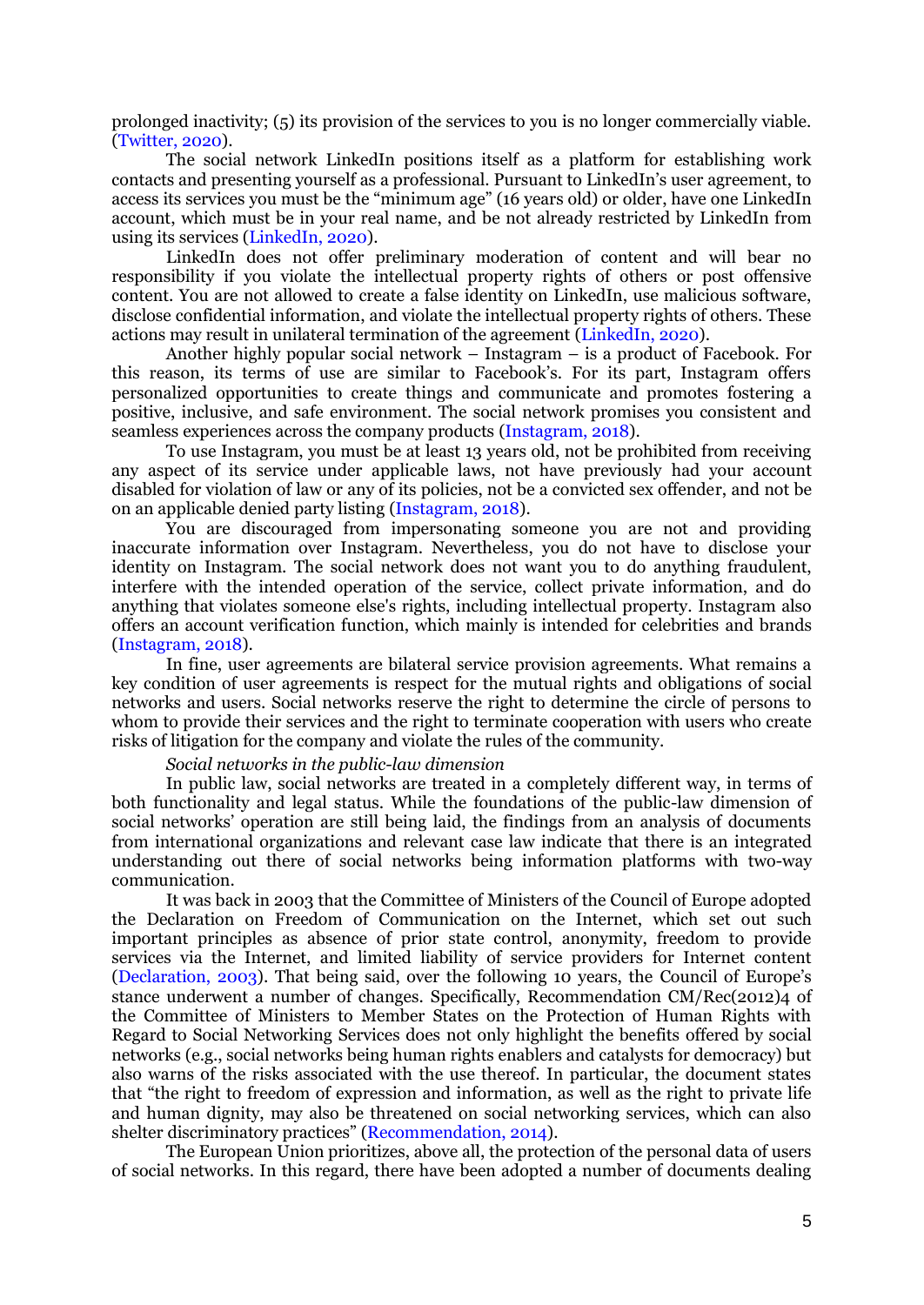with the protection of natural persons in relation to the processing of personal data, free movement of such data (Regulation, 2016), and protection of one's intellectual property rights (Directive, 2019).

In terms of working out policy on social networks, most nations of the world are divided into the following two camps: (1) those willing to disregard or ignore the activity of social networks and (2) those willing to finalize the rules of communication on social networks and monitor all of the content published on them. That being said, a composite version of the relationship between the state and social networks implies cooperation and coregulation, with the government as a whole and particular members thereof communicating with citizens via social networks and perceiving the behavior of users on the Internet as real actions. Thus, users of social networks will bear legal responsibility for personal data theft, fraud, offensive statements, infringement of one's intellectual property rights, and other wrong deeds committed over the Internet.

Furthermore, social networks are viewed as one of the most significant tools for communication. Of interest in this context is the Packingham v. North Carolina case, one of the first trials to help give a legal assessment of social networks" role, which was argued during the October 2016 term of the U.S. Supreme Court. The legislation of the state of North Carolina used to prohibit registered sex offenders from accessing social networking websites that permit minor children to become members. Based on data from the Court, the state had persecuted more than 1,000 people for violating that law, including the petitioner, Lester Packingham, who was convicted for maintaining a Facebook page in violation of the statute. Having invoked the First Amendment to the US Constitution, Court held that "a fundamental principle of the First Amendment is that all persons have access to places where they can speak and listen, and then, after reflection, speak and listen once more." The Court described cyberspace as the most important forum for the exchange of ideas, with social networks offering "relatively unlimited, low-cost capacity for communication of all kinds" (Packingham v. North Carolina).

On July 11, 2017, the Knight Institute filed a lawsuit in the US District Court for the Southern District of New York against President Trump and his aides for blocking seven people from the @realDonaldTrump Twitter account based on their criticism of his presidency and policies. This lawsuit resulted in the case of Knight Institute v. Trump.

The lawsuit maintained that the @realDonaldTrump account is a "public forum" under the First Amendment, from which the government may not exclude people based simply on their views. According to the plaintiffs, President Trump established his account, with the handle @realDonaldTrump, in March of 2009. From that time and until January of 2017, when his inauguration took place, no one was in a position to dictate to the user how to run his private account. However, as soon as Donald Trump officially became President, his account turned into a public forum for First Amendment purposes. The plaintiffs insisted that the public presentation of the Account and the webpage associated with it bear all the trappings of an official, state‐run account. On top of that, Trump uses the account to announce "matters related to official government business," including high‐level White House and cabinet-level staff changes, as well as changes to major national policies. Finally, the plaintiffs noted that the National Archives, the government agency responsible for maintaining the government's records, had concluded the President's tweets to be official records (Knight Institute v. Trump).

The US District Court for the Southern District of New York found that the "interactive space" in the account is a public forum and that the exclusion from that space was unconstitutional viewpoint discrimination. The US Court of Appeals for the Second Circuit affirmed the district court's holding that President Trump's practice of blocking critics from his Twitter account violates the First Amendment (Knight Institute v. Trump). On August 23, 2019, the government filed a petition for rehearing en banc.

However, the public forum rule applies to not only the president and other top federal officials. For instance, in its decision in the case of Davison v. Randall, the court affirmed that public officials" social media accounts can be "public forums" under the First Amendment. The lawsuit was brought by Brian Davison, a Virginia resident who was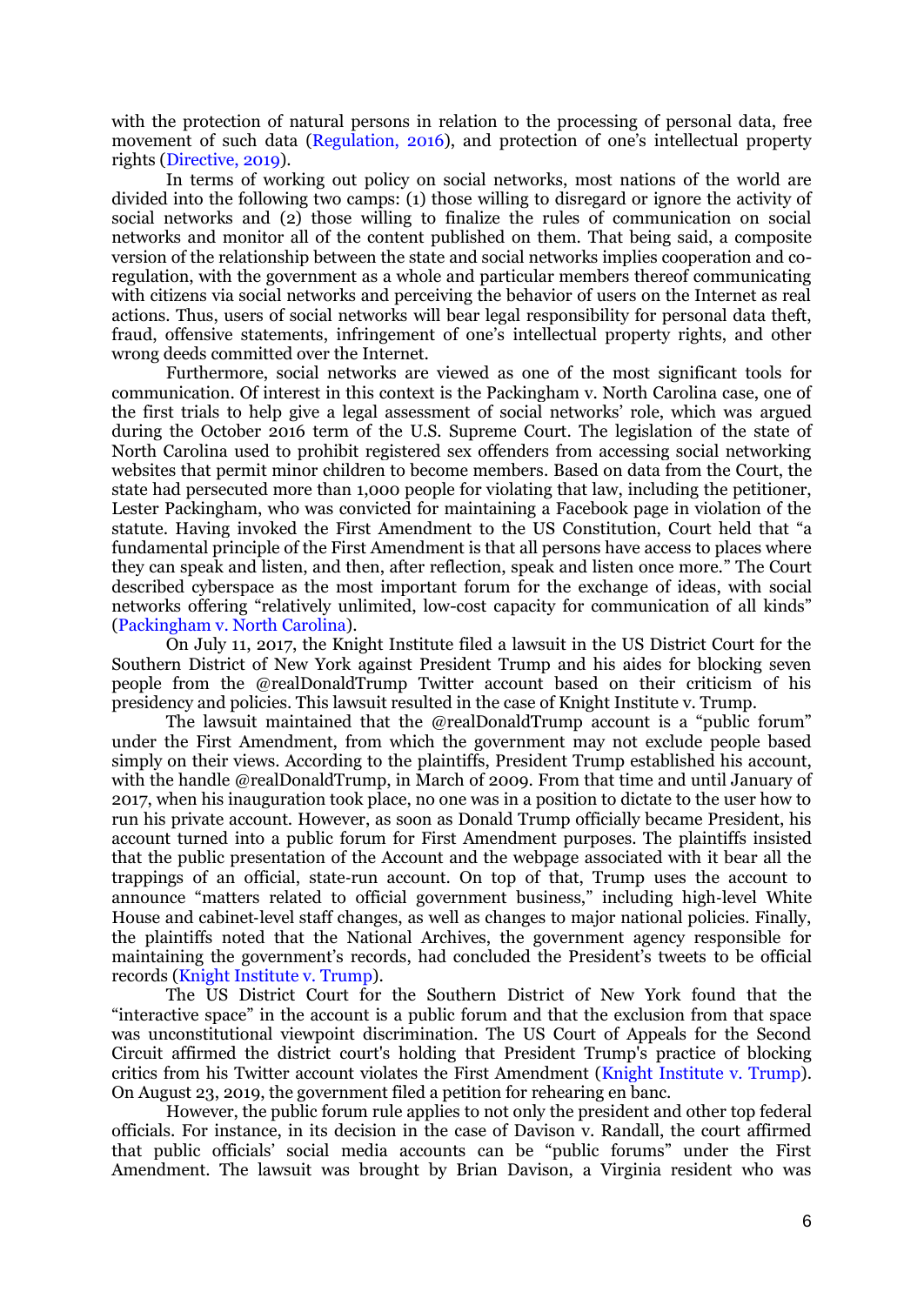temporarily blocked from the official Facebook page of Phyllis J. Randall, the chair of the Loudoun County Board of Supervisors. The lawsuit maintained that Randall's Facebook page is a "public forum" under the First Amendment, and that Randall may not exclude people from it based on their views. A panel of the Fourth Circuit unanimously held that the "interactive component" of a local government official"s Facebook page constituted a public forum and that the official engaged in unconstitutional viewpoint discrimination by banning Davison from that forum. The court suggested that blocking critical comments about government officials is a substantial form of discrimination from the perspective of the First Amendment. The US Court of Appeals for the Fourth Circuit affirmed the decision, with the defendant's cross-claim failing (Davison v. Randall). Thus, from the perspective of US public law, a portion of accounts on social networks (i.e., those belonging to public officials) are public forums to which access cannot be restricted.

Note that, while the pages of users who are not a public official are not viewed as a "public forum", they possess the same functionality in terms of disseminating information. Accordingly, "regular" users can independently set their desired level of accessibility of their content in making it available to other users for viewing and commenting on. The possibility of easily disseminating any information among a large group of people makes social networks look like an online mass medium. That being said, users of social networks are not bound by professional ethics requirements and often do not suspect that they can bear responsibility for what they say online.

Thus, when it comes to the pages (accounts) of users of social networks from the perspective of public law, they are to be regarded as either a "public forum", i.e. a platform for the exchange of ideas, including between the government and citizens, or a quasi-mass medium that disseminates information for an unlimited number of people.

#### *Defamation*

The term 'defamation' comes from the Middle English 'diffamacioun' ('disgrace', "dishonor", or "ill repute"), which is derived from the Latin "diffamare" ("to spread abroad by ill report" or "to make a scandal of"). While it is common in the US and certain countries of Western Europe, the concept is not very common in the legislation of most post-Soviet states (Shatiryan, 2014). These nations tend to prefer the cumbrous "demean one"s honor, dignity, and business reputation" to "defame one". For the most part, the lawmaker treats defamation as a tort, with a focus on protecting one"s honor, dignity, and business reputation by way of court action.

The above is perfectly in line with the standards of the Council of Europe captured in Resolution No. 1577 (2007), "Towards Decriminalisation of Defamation". The document states that, while "freedom of expression is not unlimited", "statements or allegations which are made in the public interest, even if they prove to be inaccurate, should not be punishable provided that they were made without knowledge of their inaccuracy, without intention to cause harm, and their truthfulness was checked with proper diligence" (Resolution 1577). A similar conclusion has been reached by the United Nations Human Rights Committee, whose Article 19 ("Freedoms of Opinion and Expression") of General Comment No. 34 states that "consideration should be given to avoiding penalizing or otherwise rendering unlawful untrue statements that have been published in error but without malice" (General comment, 2011).

While different legal systems treat the structure of defamatory wrongdoing slightly differently, the common focus is on how to deal with the dissemination of false information about a person or a group of individuals and the offensive, degrading nature of such information.

For instance, in the US making truthful information (whose veracity can be proven in a court of law) public is not considered defamation. Defamation is construed as consciously injuring a person's reputation by "false and malicious statements" (Black's Law Dictionary). With that said, false information about a person can be disseminated either orally (e.g., during a public argument, a discussion between the victim and a third party, or a face-to-face or phone conversation) or in written form (e.g., via articles in mass media, messages on social networks, letters, or leaflets). In the current climate of the rapid development of digital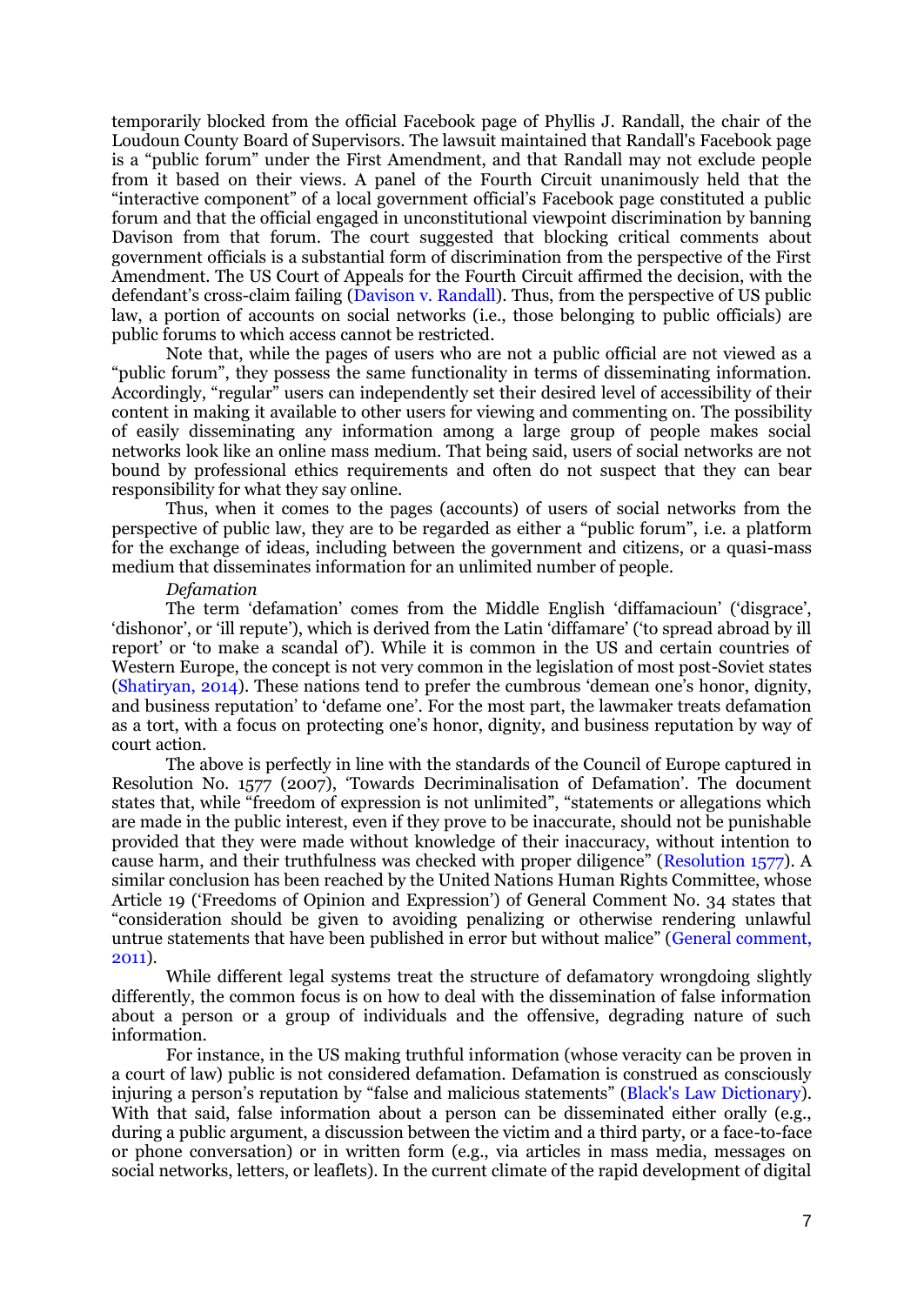technology and growth in the popularity of social networks, one is witnessing the second type of defamation becoming increasingly common.

The key components of judicature related to defamation include proving the falseness of the information, proving the consciousness of the falseness of the information, and establishing the size of moral damage inflicted on the petitioner. The size of the compensation the petitioner may be entitled to will depend on the degree to which the information is offensive and how wide the circle of people who have had access to it is.

In some cases, laws on defamation, often in the form of provisions on "calumny", are used to compensate for moral damage without taking account of the fact that in a democratic society a person's notions of their own honor and dignity ought to be juxtaposed with the right of others to freely express their views. The national legislation of most European nations provides parameters for the "offensive actions and statements" of and exposes to potential legal liability a person who has insulted a public official or a judge. However, practices of this kind are not always recognized as justified. For example, in the case of Lingens v. Austria the European Court of Human Rights suggested that, while the press may not overstep its boundaries, including the protection of the reputation of others, the limits of acceptable criticism by the press are wider as regards a politician as such than as regards a private individual. In addition, the Court suggested that a careful distinction is to be made between facts and value judgments/opinions (Lingens v. Austria).

In the case of De Haes and Gijsels v. Belgium, the European Court asserted that, while the comments made by the applicants (an editor and a journalist) were, without doubt, severely critical, they, nevertheless, appeared "proportionate to the stir and indignation caused by the matters alleged in their articles." As for the applicants" polemical and even aggressive tone, it was stated that it must be remembered that Article 10 of the European Convention on Human Rights "protects not only the substance of the ideas and information expressed but also the form in which they are conveyed" (De Haes and Gijsels v. Belgium). Thus, the European Court indirectly acknowledged that Belgium"s legislation on defamation is overly punitive toward people who disseminate information.

# *Defamation on social networks*

When information that discredits one's honor, dignity, and business reputation is disseminated over the Internet and social networks, the courts and petitioners may face a number of difficulties that make it highly complicated to protect the petitioner"s rights.

Firstly, there is the issue of identifying the person who disseminated false information about the petitioner, i.e. the respondent. As already mentioned above, not all social networks require that you specify your real name when registering the account. Even social networks that do have this requirement (e.g., Facebook and LinkedIn) cannot always guarantee that a certain name, last name, or photo belongs to a real person. While moderators at social networks do have to react to user complaints regarding fake accounts from other users, they rarely conduct checks of their own accord. In the event of numerous complaints about an account, moderators may ask for electronic copies of documents that can confirm the person"s identity. Social networks such as Twitter and Instagram do not require that the user"s display name match their real name, and even consider ensuring user anonymity to be their priority.

There can be a little more confidence about the respondent's identity in a defamation case when the account is verified (e.g., on Facebook and Twitter this is indicated by a blue tick beside the username). However, in such cases the user is still in a position to deny their personal engagement in disseminating a piece of information. For instance, there have been many cases of users claiming that their account was hacked or stolen, for which reason they could not be held responsible for defamation.

Quite often, offensive information is disseminated from an anonymous account or within an anonymous group. For example, in the case of Layshock v. Hermitage School District a high school student used his grandmother's computer to create a fake profile on the social network MySpace, using for that the name of the school"s principal and a photo of the latter, which he copied from the school district"s website. The vulgar parody linked the principal to drugs, alcohol, and prostitutes. Justin afforded access to the profile to other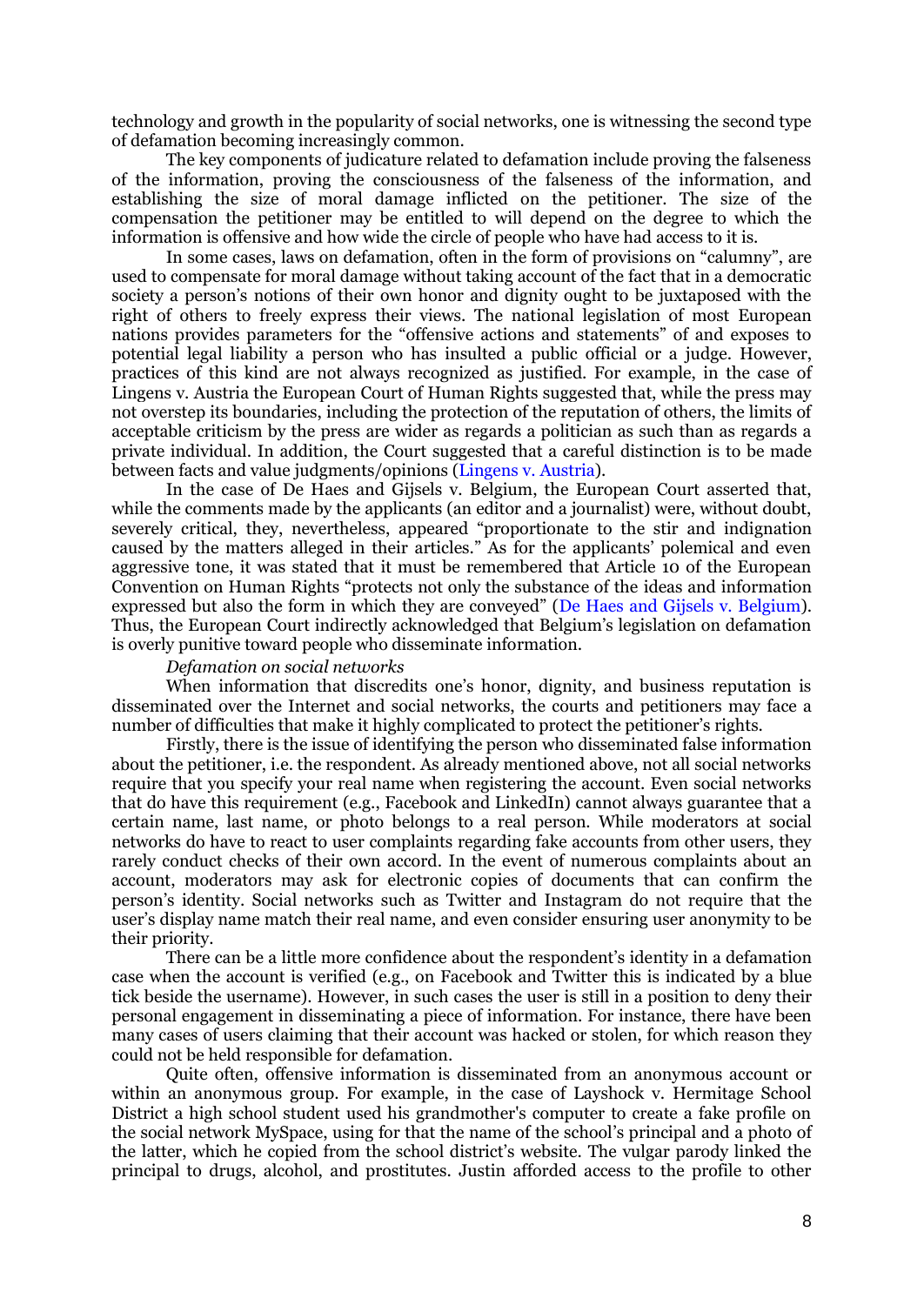students in the District by listing them as "friends" on the MySpace website, thus allowing them to view the profile. Subsequently, a few more similar profiles of the principal were posted, each more vulgar and more offensive than Justin's. Their authors were never found. As a result, school district officials ordered disciplinary actions against the student. To challenge this, Justin"s parents went to court. The court acknowledged that the District's punishment violated Justin's First Amendment rights of expression. The decision was affirmed by the court of appeals (Layshock v. Hermitage …).

In investigating punishable offences, the police may try identifying you by your IP address or confiscating your hard drive or telephone, but these measures are often inaccessible to the petitioner during the litigation. What is also obvious is the fact that social networks possess more information about their users than what is provided on their page. For example, a social network knows your email address, phone number, IP address, geotagging data, and much more information that can be used for identification purposes. While this information can be requested by a pre-trial investigation authority in investigating an offence, it is almost never disclosed to private individuals.

The authors are of the view that possible solutions to this problem are to seize the means of accessing the user"s profile by way of provisional remedy and to conduct a linguistic examination in order to determine who the author of the defamatory statements is. In addition, to confirm that it is the respondent's account, it may help to request information on the user"s profile from the social network"s administration. A significant factor that may hinder the efficient handling of cases on defamation on social networks is Section 230 of the US Communications Decency Act, which provides immunity from liability for providers and users of an interactive computer service who publish information provided by others (U.S. Code § 230). It may be argued that such immunity should not be of an absolute nature. It will be recalled that most social networks" user agreements entitle the user to complain about content that violates the rules of the social network. A person who has become the victim of defamation can make a complaint about the corresponding content to the moderator. In the event this content has not been removed although the user who posted it has been warned of a violation of the social network"s terms of use, it may help to have the social network"s administration joined as a co-respondent to the petition.

The second difficulty in prosecuting cases related to defamation on social networks is associated with proving the consciousness of the falseness of the information.

As already mentioned above, users of social networks who are not public officials are not bound by rigorous standards of conduct on social networks. In addition, they are immune to the rules of professional ethics, unlike journalists for instance. Thus, it is acceptable that they make value judgments, emotional statements, assumptions, etc., as long as that does not violate the required standards of conduct in a community.

Of interest in this context is the case of Gordon & Holmes v. Love. Specifically, celebrity Courtney Love, the widow of former Nirvana lead singer Kurt Cobain, accused her former attorney Rhonda Holmes of bribery. In a series of messages on Twitter, she claimed that her attorneys had been bribed and hinted at their ties to organized crime. In 2011, Holmes filed a lawsuit in the Superior Court of Los Angeles County, seeking punitive damages for libel. According to the plaintiffs, Love's public comments could "cause irreparable damage" to their business, name, and reputation. The respondent"s representatives argued that communication on social networks is very much like real-world communication, so users may sometimes make emotional statements. Since Love"s comments did not contain any indication that she had checked the information communicated, it was not possible to apply to them the same standards as those applied to, say, what is published in the media. As a result, the court ruled in favor of Courtney Love based on the petitioner"s inability to prove that the respondent had known that her statements were libelous (Gordon & Holmes v. Love).

The courts tend to assess statements a little differently when a respondent's actions may be qualified as bullying or harassment on social networks. Of interest in this context is the case of Kowalski v. Berkeley County Schools. Specifically, a senior high school student created and posted a MySpace.com webpage called "S.A.S.H." ("students against sluts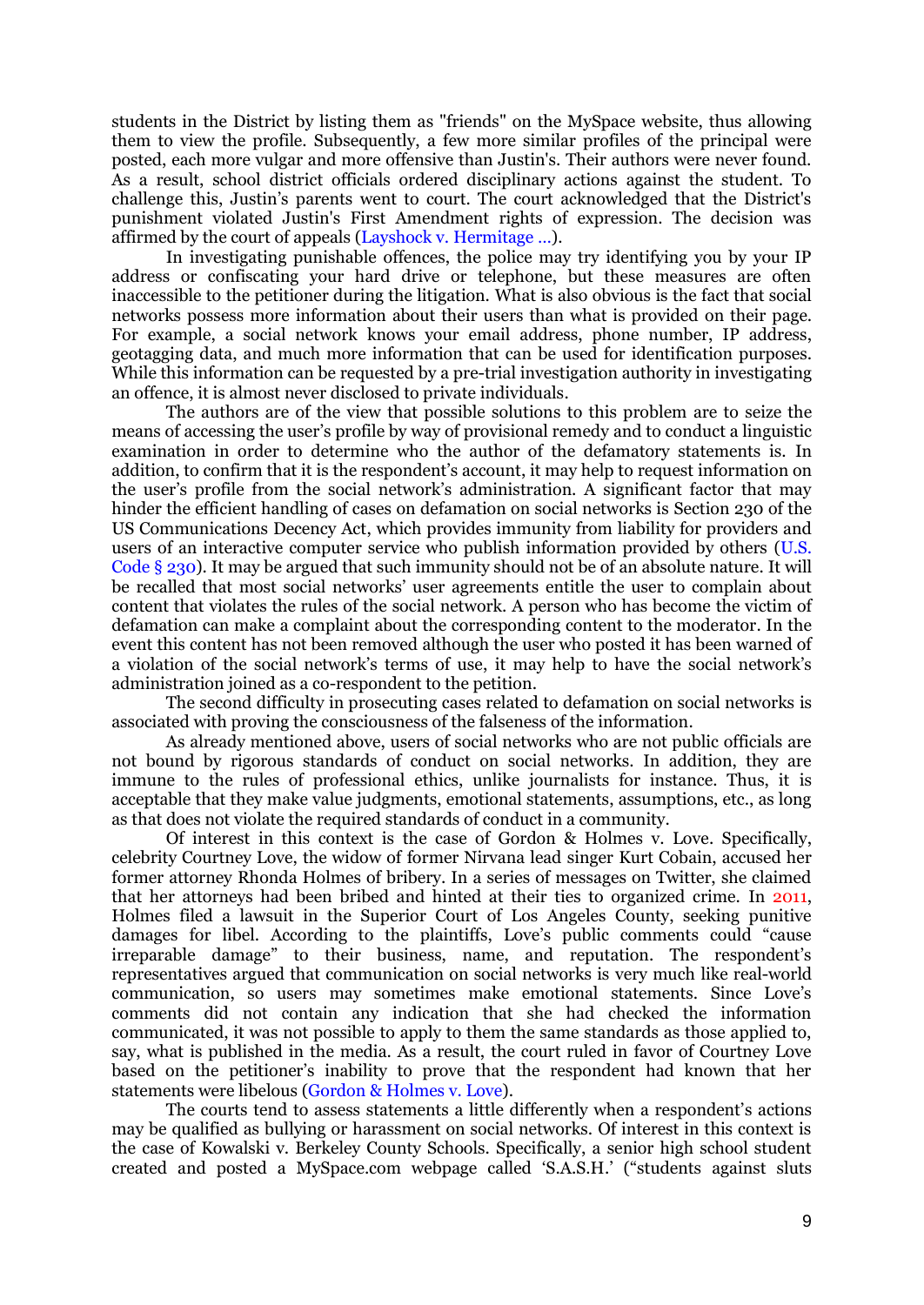herpes"), dedicated to ridiculing a fellow student as someone with a sexually transmitted disease. For instance, the group uploaded a picture of a female fellow student with red dots drawn on her face to simulate herpes. School administrators received a complaint from several students about this. The victim and her parents filed a harassment complaint with the school"s administration. After an investigation of the site and interviews with Ms. Kowalski, the administration concluded that she had created a "hate website" which was a direct violation of the school's policy against "harassment, bullying, and intimidation." The school then punished her with a five-day suspension from school and a 90-day "social suspension" prohibiting her attendance from school events. Kowalski"s parents appealed the decision in court, contending that it violated her free speech and due process rights under the First and Fourteenth Amendments. However, both the district court and the court of appeals supported the decision of the school's administration, even though the student's expression took place off campus and outside school hours. According to the district court, the school"s administration was authorized to punish Kowalski because her webpage was "created for the purpose of inviting others to indulge in disruptive and hateful conduct," which caused an "in-school disruption" (Kowalski v. Berkeley … ).

Thus, proving the consciousness of the falseness of the information is an extremely complex process, just like proving any other component of the subjective side of a wrongdoing. The possible types of evidence include testimony from witnesses pointing to the respondent"s intent to commit the crime, the respondent"s past statements and behavior, and even the Web search history on their computer if it is pertinent to the case.

Finally, the third major difficulty is associated with assessing symbols, hashtags, emoji, and other elements of communication on social networks. Communication on social media abounds with all kinds of symbols. The most common of them are emoji, hashtags, and special abbreviations. In addition, communication on social media typically involves the use of metaphors, allegories, and sarcasm. Quite often, because of this, messages are perceived in diametrically different way, which afterwards can be a problem for a court hearing a defamation case (Pelletier, 2016). Of interest in this context is the McAlpine v Bercow case. Specifically, a report broadcast on TV linked an unnamed "senior Conservative" politician to paedophilia claims. Shortly afterwards, the defendant, Sally Bercow, who herself had a high public and media profile at the time, wrote on her Twitter page "Why is Lord McAlpine trending?', following this with an 'innocent face' emoji. After the allegations against McAlpine proved to be unfounded, the peer threatened Bercow with legal action for libel. As "innocent" as the defendant"s tweet seemed on the outside, the court took account of the context.

Specifically, the court stated the following: "People who are not familiar with Twitter may not understand the words 'trending' and 'innocent face'. But users of Twitter would understand. The Twitter website has a screen with a box headed "Trends". It lists names of individuals and other topics. Twitter explains that this list is generated by an algorithm which "identifies topics that are immediately popular, rather than topics that have been popular for a while or on a daily basis, to help you discover the hottest emerging topics of discussion on Twitter that matter most to you. You can choose to see Trends that are tailored for you..."" (Lord McAlpine ...).

The court then noted that it is "common ground between the parties that the words "innocent face" are to be read like a stage direction, or an emoticon (a type of symbol commonly used in a text message or e-mail). Readers are to imagine that they can see the Defendant's face as she asks the question in the tweet. The words direct the reader to imagine that the expression on her face is one of innocence, that is an expression which purports to indicate (sincerely, on the Defendant"s case, but insincerely or ironically on the Claimant's case) that she does not know the answer to her question" (Lord McAlpine ...).

The court factored in the prevalence of sarcasm on social media and noted that the tweet meant, in its natural and ordinary defamatory meaning, that Lord McAlpine was "a paedophile who was guilty of sexually abusing boys living in care" and that in the alternative it would be found that the tweet bore an innuendo meaning to the same effect (Lord McAlpine …).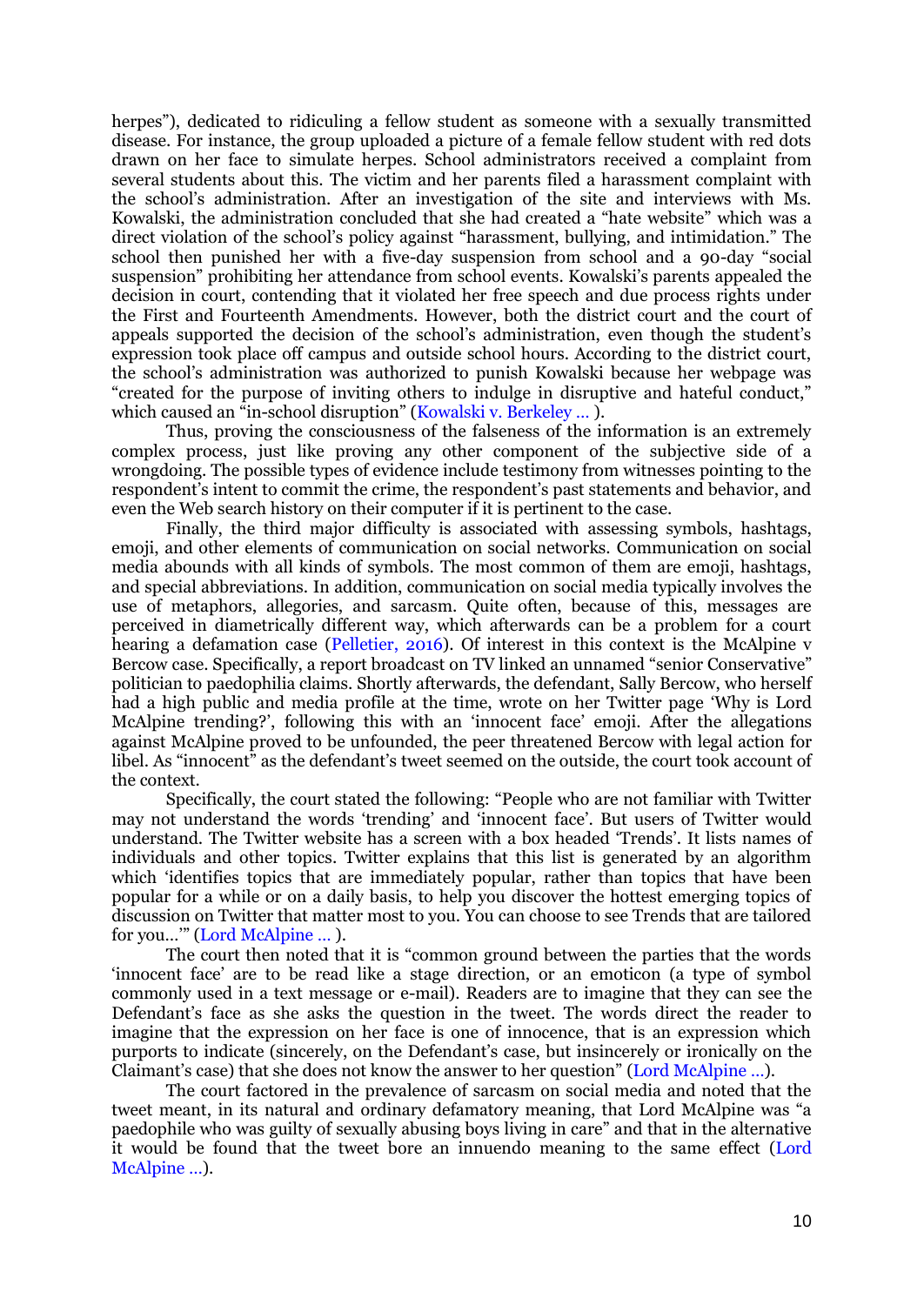Thus, the courts are faced with the objective of assessing the context in which the communication was taking place as thoroughly as possible. In addition, they must take into account the use of technical capabilities such as hashtags, emoji, or reactions that can influence the user"s perception of the content. This objective appears to be the hardest to achieve in countries following the Romano-Germanic law tradition, where the judge does not enjoy as broad discretion and cannot invoke "common sense" as freely as in the US and the UK.

## **5. Conclusion**

Social networks are systems that are used today for engaging in interpersonal communication, building relations, and disseminating information. They are also used widely nowadays for advertising purposes, selling goods and services, and creating a "personal brand". Today, increasingly more people are building their picture of the world based on social networks, with many residing in so-called "filter bubbles", niched information spaces that encompass certain information flows but are isolated from others. For this reason, defamation on social networks comes with multiple risks. The special nature of defamation on social networks makes it a lot harder to counter it compared with slander or dissemination of knowingly false information via traditional mass media. This paper has discussed issues in countering defamation on social networks such as difficulty of establishing the identity of a respondent, difficulty of proving malice, and having to take into account the various additional means of communicating on social networks (e.g., emoji and hashtags). Existing statutes and case law, both within specific countries and internationally (e.g., case law from the European Court of Human Rights), provide only certain critically significant points of departure for ensuring the protection of the rights of people who use social networks. It is without question that there is currently a need for thorough research, in terms of both the scholarly and law-application aspects, into criteria for the legal qualification of the behavior of users of social networks in various contexts (e.g., suppression of defamation, protection of privacy, and protection of intellectual property rights).

# **References**

Black's Law Dictionary – What is defamation? / Black's Law Dictionary. [Electronic resource]. URL: https://thelawdictionary.org/defamation/

Burkell, 2014 et al., – *Burkell J., Fortier A., Wong Ye. Ch. L., Simpson J. L.* (2014) Facebook: public space, or private space? *Information, Communication & Society*, 17: 974- 985.

Convention, 1950 – Convention for the Protection of Human Rights and Fundamental Freedoms Rome, 4.XI.1950. Strasbourg cedex [Electronic resource]. URL: https://www.echr.coe.int/Documents/Convention\_ENG.pdf

Davison v. Randall – Case of Davison v. Randall / Justia United States Law [Electronic resource]. URL: https://law.justia.com/cases/federal/appellate-courts/ca4/17- 2002/17-2002-2019-01-07.html

De Haes and Gijsels v. Belgium – Case of De Haes and Gijsels v. Belgium / European Court of Human Rights HUDOC.p [Electronic resource]. URL: http://hudoc.echr.coe.int/eng?i=001-58015

Declaration, 2003 – Declaration on freedom of communication on the Internet, adopted by the Committee of Ministers on 28 May 2003 at the 840th meeting of the Ministers" Deputies / Organization of Security and Co-operation in Europe [Electronic resource]. URL: https://www.osce.org/fom/31507?download=true

Directive, 2019 – Directive (EU) 2019/790 of the European Parliament and of the Council of 17 April 2019 on copyright and related rights in the Digital Single Market and amending Directives  $96/9/EC$  and  $2001/29/EC$  / EUR-Lex. Access to the EU Law [Electronic resource]. URL: https://eur-lex.europa.eu/legalcontent/EN/TXT/?qid=1586949061989&uri=CELEX:32019L0790

Facebook, 2019 – Facebook Terms of Service [Electronic resource]. URL: https://www.facebook.com/legal/terms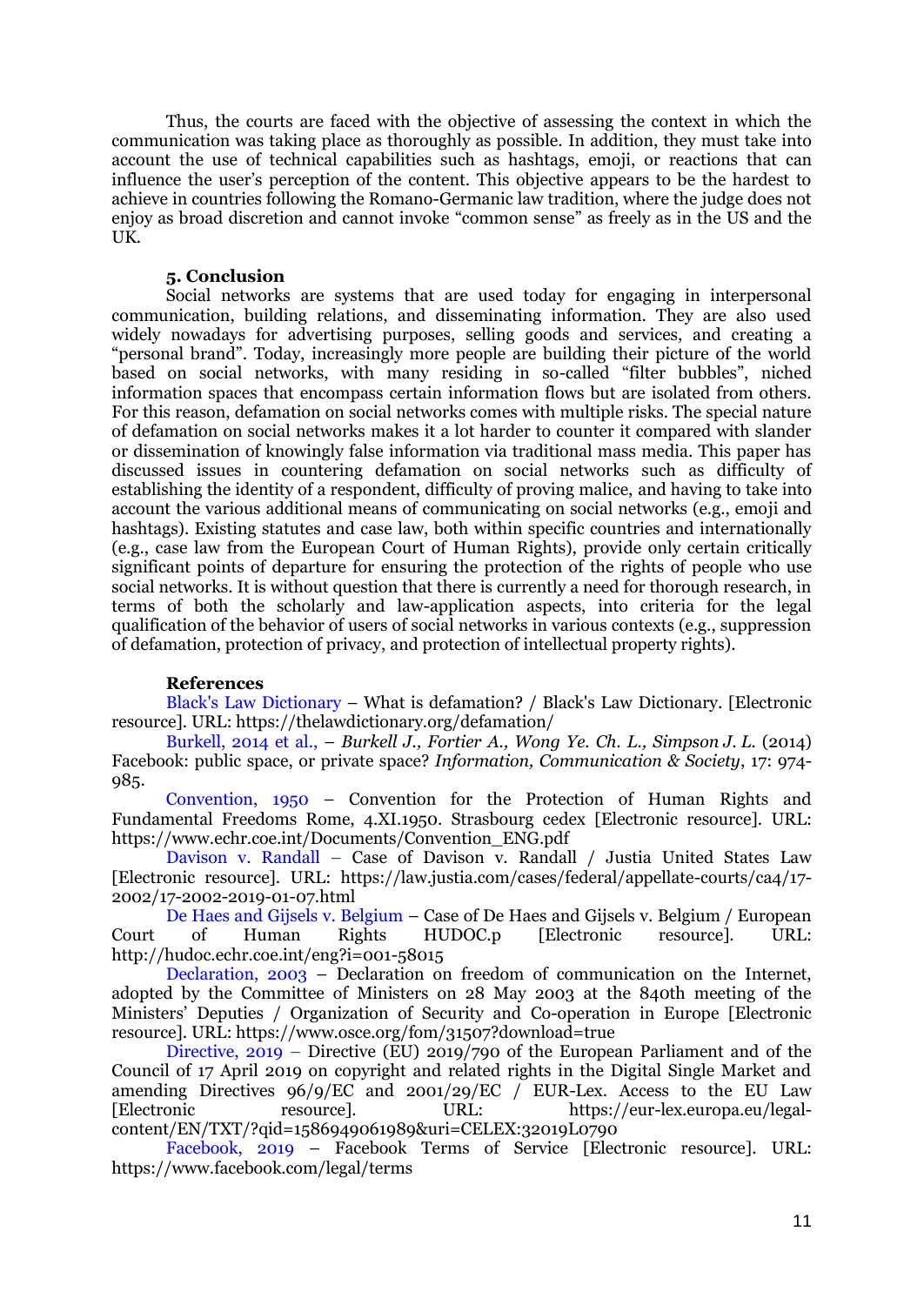General comment, 2011 – General comment no. 34, Article 19, Freedoms of opinion and expression / UN Human Rights Committee (HRC), 12 September 2011. CCPR/C/GC/34 [Electronic resource]. URL: https://www.refworld.org/docid/4ed34b562.html

Gersamia, Toradze, 2017 – *Gersamia M., Toradze M.* (2017) Communication Function of Social Networks in Media Education: The Case of Georgia. *Athens Journal of Mass Media and Communications*, 3: 195-206.

Gordon & Holmes v. Love – Case of Gordon & Holmes v. Love / Casetext [Electronic resource]. URL: https://casetext.com/case/holmes-v-love

Instagram, 2018 – Terms of Use in Instagram [Electronic resource]. URL: https://www.facebook.com/help/instagram/581066165581870

Knight Institute v. Trump – Case of Knight Institute v. Trump / Justia United States Law [Electronic resource]. URL: https://cases.justia.com/federal/appellate-courts/ca2/18- 1691/18-1691-2019-07-09.pdf?ts=1562682609

Kowalski v. Berkeley … – Case of Kowalski v. Berkeley County Schools / Casetext [Electronic resource]. URL: https://casetext.com/case/kowalski-v-berkeley-county-sch

Layshock v. Hermitage … – Case of Layshock v. Hermitage School District / Casetext [Electronic resource]. URL: https://casetext.com/case/layshock-v-hermitage-school-dist-3

Legal Basis, 2011 – Legal Basis for Social Media Report of the Federal Council in Fulfilment of the Amherd Postulate (2011) [Electronic resource]. URL: http://www.doerre.com/jugendschutz/20081204\_bpjm\_index.pdf

Лучше использовать нижеследующую ссылку, так как она ведет к материалу на английском, который в точности содержит соответствующий список на английском языке:

https://www.bakom.admin.ch/dam/bakom/en/dokumente/2013/10/rechtliche\_basisfuerso cialmediaberichtdesbundesrates.pdf.download.pdf/legal\_basis\_for\_socialmediareportofthef ederalcouncil.pdf

Lingens v. Austria – Case of Lingens v. Austria / European Court of Human Rights HUDOC [Electronic resource]. URL: http://hudoc.echr.coe.int/eng?i=001-57523

LinkedIn, 2020 – User agreement of LinkedIn [Electronic resource]. URL: https://www.linkedin.com/legal/user-agreement?\_l=ru\_RU#dos

Lord McAlpine … – Case of The Lord McAlpine of West Green Claimant v. Sally Bercow / Courts and Tribunals Judiciary [Electronic resource]. URL: judiciary.uk/wpcontent/uploads/JCO/Documents/Judgments/mcalpine-bercow-judgment-24052013.pdf

Most popular, 2020 – Most popular social networks worldwide as of January 2020, ranked by number of active users [Electronic resource]. URL: https://www.statista.com/statistics/272014/global-social-networks-ranked-by-number-ofusers/

Myers, Hamilton, 2014 – *Myers M., Hamilton J.* (2014). Social Media as Primary Source. *Media History*, 20: 431-444.

Obar, Wildman, 2015 – *Obar J.A., Wildman S*. (2015). Social media definition and the governance challenge: An introduction to the special issue. *Telecommunications policy*, 39(9): 745-750.

Ortiz-Ospina, 2019 – *Ortiz-Ospina E.* (2019) The rise of social media [Electronic resource]. URL: https://ourworldindata.org/rise-of-social-media

Packingham v. North Carolina – Case of Packingham v. North Carolina / Supreme Court of the United States. URL: https://www.supremecourt.gov/opinions/16pdf/15- 1194\_08l1.pdf

Pelletier, 2016 – *Pelletier N.* (2016) The Emoji that Cost \$20,000: Triggering Liability for Defamation on Social Media. *Journal of Law & Policy*, 52: 227-254

Recommendation, 2014 – Recommendation CM/Rec(2012)4 of the Committee of Ministers to member States on the protection of human rights with regard to social networking services (Adopted by the Committee of Ministers on 4 April 2012 at the 1139th